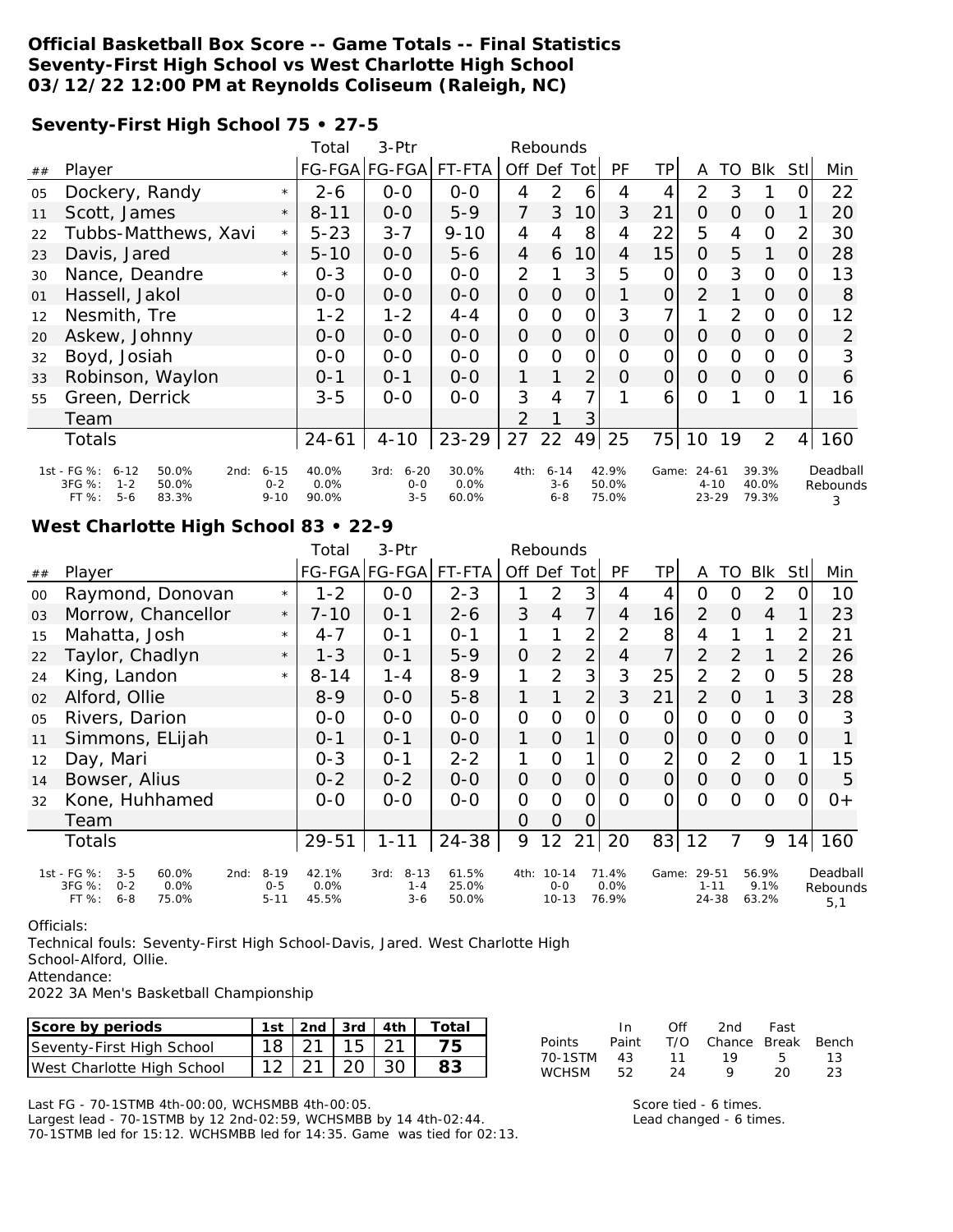# **Seventy-First High School vs West Charlotte High School 03/12/22 12:00 PM at Reynolds Coliseum (Raleigh, NC) 1st PERIOD Play-by-Play (Page 1)**

|                |                |                | Time Score Margin HOME/VISITOR                                           | Time  | Score     |                            | Margin HOME/VISITOR           |     |                                      |                |       |
|----------------|----------------|----------------|--------------------------------------------------------------------------|-------|-----------|----------------------------|-------------------------------|-----|--------------------------------------|----------------|-------|
| 08:00          |                |                | FOUL by Morrow, Chancellor (P1T1)                                        | 03:10 |           |                            | TURNOVR by Day, Mari          |     |                                      |                |       |
| 08:00          |                |                | SUB IN: Green, Derrick                                                   | 03:07 |           |                            | STEAL by Tubbs-Matthews, Xavi |     |                                      |                |       |
| 08:00          |                |                | SUB IN: Simmons, ELijah                                                  | 03:04 |           |                            |                               |     | MISSED 3 PTR by Tubbs-Matthews, Xavi |                |       |
| 08:00          |                |                | SUB IN : Alford, Ollie                                                   | 03:04 |           |                            |                               |     | REBOUND (OFF) by Green, Derrick      |                |       |
| 07:50          |                |                | FOUL by Morrow, Chancellor (P2T2)                                        | 03:00 | $10 - 18$ | V8                         |                               |     | GOOD! TIP-IN by Green, Derrick [PNT] |                |       |
| 07:50          |                |                | MISSED JUMPER by Green, Derrick                                          | 02:53 | $12 - 18$ | V6                         |                               |     | GOOD! JUMPER by King, Landon [PNT]   |                |       |
| 07:50          |                |                | <b>BLOCK by Alford, Ollie</b>                                            | 02:36 |           |                            |                               |     | TURNOVR by Tubbs-Matthews, Xavi      |                |       |
| 07:50          |                |                | SUB OUT: Morrow, Chancellor                                              | 02:35 |           |                            |                               |     | FOUL by Tubbs-Matthews, Xavi (P1T5)  |                |       |
| 07:46          |                |                | REBOUND (DEF) by Raymond, Donovan                                        | 02:30 |           |                            | SUB OUT: Tubbs-Matthews, Xavi |     |                                      |                |       |
| 07:22          | $2 - 0$        | H <sub>2</sub> | GOOD! LAYUP by Alford, Ollie [FB/PNT]                                    | 02:28 |           |                            | MISSED 3 PTR by King, Landon  |     |                                      |                |       |
| 07:13          |                |                | MISSED JUMPER by Nance, Deandre                                          | 02:28 |           |                            | REBOUND (DEF) by Davis, Jared |     |                                      |                |       |
| 07:13          |                |                | REBOUND (OFF) by Tubbs-Matthews, Xavi                                    |       |           |                            |                               |     |                                      |                |       |
| 07:11          |                |                | MISSED TIP-IN by Nance, Deandre                                          |       |           |                            | In                            | Off | 2nd                                  | Fast           |       |
| 07:11          |                |                | REBOUND (OFF) by Nance, Deandre                                          |       |           | 1st period-only            | Paint                         | T/O | Chance                               | <b>Break</b>   | Bench |
| 07:00          |                |                | MISSED JUMPER by Davis, Jared                                            |       |           | Seventy-First High School  | 10 <sup>°</sup>               | 9   | 2                                    | 2              | 5     |
| 07:00          |                |                | REBOUND (OFF) by Davis, Jared                                            |       |           | West Charlotte High School | 4                             | 1   | 3                                    | $\overline{2}$ | 4     |
| 06:56          |                |                | MISSED JUMPER by Davis, Jared                                            |       |           |                            |                               |     |                                      |                |       |
| 06:56          |                |                | REBOUND (DEF) by Morrow, Chancellor                                      |       |           |                            |                               |     |                                      |                |       |
| 06:56          |                |                | SUB IN: Boyd, Josiah                                                     |       |           |                            |                               |     |                                      |                |       |
| 06:56          |                |                | SUB OUT: Dockery, Randy                                                  |       |           |                            |                               |     |                                      |                |       |
| 06:34          |                |                | TURNOVR by Tubbs-Matthews, Xavi                                          |       |           |                            |                               |     |                                      |                |       |
| 06:02          |                |                | FOUL by Dockery, Randy (P1T1)                                            |       |           |                            |                               |     |                                      |                |       |
| 06:02          |                |                | MISSED FT SHOT by Taylor, Chadlyn                                        |       |           |                            |                               |     |                                      |                |       |
| 06:02          |                |                | REBOUND (OFF) by (DEADBALL)                                              |       |           |                            |                               |     |                                      |                |       |
| 06:02          | $3-0$          | H <sub>3</sub> | GOOD! FT SHOT by Taylor, Chadlyn                                         |       |           |                            |                               |     |                                      |                |       |
| 05:46          |                | H <sub>2</sub> | FOUL by Raymond, Donovan (P1T3)<br>GOOD! FT SHOT by Tubbs-Matthews, Xavi |       |           |                            |                               |     |                                      |                |       |
| 05:40<br>05:40 | $3-1$<br>$3-2$ | H <sub>1</sub> |                                                                          |       |           |                            |                               |     |                                      |                |       |
| 05:38          |                |                | GOOD! FT SHOT by Tubbs-Matthews, Xavi<br>FOUL by Davis, Jared (P1T2)     |       |           |                            |                               |     |                                      |                |       |
| 05:38          | $4-2$          | H 2            | GOOD! FT SHOT by Raymond, Donovan                                        |       |           |                            |                               |     |                                      |                |       |
| 05:38          | $5-2$          | H <sub>3</sub> |                                                                          |       |           |                            |                               |     |                                      |                |       |
| 05:38          |                |                | GOOD! FT SHOT by Raymond, Donovan<br>SUB IN: Day, Mari                   |       |           |                            |                               |     |                                      |                |       |
| 05:38          |                |                | SUB OUT: Alford, Ollie                                                   |       |           |                            |                               |     |                                      |                |       |
| 04:56          | $5-4$          | H 1            | GOOD! JUMPER by Davis, Jared [PNT]                                       |       |           |                            |                               |     |                                      |                |       |
| 04:36          |                |                | TURNOVR by Taylor, Chadlyn                                               |       |           |                            |                               |     |                                      |                |       |
| 04:34          |                |                | STEAL by Scott, James                                                    |       |           |                            |                               |     |                                      |                |       |
| 04:33          | $5-6$          | V 1            | GOOD! LAYUP by Scott, James [FB/PNT]                                     |       |           |                            |                               |     |                                      |                |       |
| 04:23          |                |                | FOUL by Raymond, Donovan (P2T4)                                          |       |           |                            |                               |     |                                      |                |       |
| 04:22          |                |                | MISSED FT SHOT by Davis, Jared                                           |       |           |                            |                               |     |                                      |                |       |
| 04:22          |                |                | REBOUND (OFF) by (DEADBALL)                                              |       |           |                            |                               |     |                                      |                |       |
| 04:22          | $5-7$          | V <sub>2</sub> | GOOD! FT SHOT by Davis, Jared                                            |       |           |                            |                               |     |                                      |                |       |
| 04:15          |                |                | FOUL by Taylor, Chadlyn (P1T5)                                           |       |           |                            |                               |     |                                      |                |       |
| 04:11          | 7-7            | T 1            | GOOD! JUMPER by King, Landon                                             |       |           |                            |                               |     |                                      |                |       |
| 04:06          | $7-9$          | V <sub>2</sub> | GOOD! LAYUP by Tubbs-Matthews, Xavi [PNT                                 |       |           |                            |                               |     |                                      |                |       |
| 03:47          |                |                | TURNOVR by King, Landon                                                  |       |           |                            |                               |     |                                      |                |       |
| 03:42          | $7 - 11$       | V <sub>4</sub> | GOOD! LAYUP by Scott, James [PNT]                                        |       |           |                            |                               |     |                                      |                |       |
| 03:32          |                |                | FOUL by Raymond, Donovan (P3T6)                                          |       |           |                            |                               |     |                                      |                |       |
| 03:32          | $7-12$         | V <sub>5</sub> | GOOD! FT SHOT by Davis, Jared                                            |       |           |                            |                               |     |                                      |                |       |
| 03:32          | $7-13$         | V6             | GOOD! FT SHOT by Davis, Jared                                            |       |           |                            |                               |     |                                      |                |       |
| 03:32          |                |                | SUB IN: Bowser, Alius                                                    |       |           |                            |                               |     |                                      |                |       |
| 03:32          |                |                | SUB IN: Morrow, Chancellor                                               |       |           |                            |                               |     |                                      |                |       |
| 03:32          |                |                | SUB OUT: Raymond, Donovan                                                |       |           |                            |                               |     |                                      |                |       |
| 03:32          |                |                | SUB OUT: Mahatta, Josh                                                   |       |           |                            |                               |     |                                      |                |       |
| 03:31          |                |                | MISSED 3 PTR by King, Landon                                             |       |           |                            |                               |     |                                      |                |       |
| 03:31          |                |                | REBOUND (OFF) by Morrow, Chancellor                                      |       |           |                            |                               |     |                                      |                |       |
| 03:27          | $8 - 13$       | V <sub>5</sub> | GOOD! FT SHOT by Morrow, Chancellor                                      |       |           |                            |                               |     |                                      |                |       |
| 03:27          |                |                | MISSED FT SHOT by Morrow, Chancellor                                     |       |           |                            |                               |     |                                      |                |       |
| 03:27          |                |                | REBOUND (OFF) by King, Landon                                            |       |           |                            |                               |     |                                      |                |       |
| 03:27          |                |                | SUB IN: Nesmith, Tre                                                     |       |           |                            |                               |     |                                      |                |       |
| 03:27          |                |                | SUB IN: Dockery, Randy                                                   |       |           |                            |                               |     |                                      |                |       |
| 03:27          |                |                | SUB OUT: Nance, Deandre                                                  |       |           |                            |                               |     |                                      |                |       |
| 03:27          |                |                | SUB OUT: Boyd, Josiah                                                    |       |           |                            |                               |     |                                      |                |       |
| 03:22          |                |                | FOUL by Nesmith, Tre (P1T3)                                              |       |           |                            |                               |     |                                      |                |       |
| 03:22          |                |                | FOUL by Nesmith, Tre (P2T4)                                              |       |           |                            |                               |     |                                      |                |       |
| 03:22          | $9-13$         | V 4            | GOOD! FT SHOT by Day, Mari                                               |       |           |                            |                               |     |                                      |                |       |
| 03:22          | $10-13$        | V <sub>3</sub> | GOOD! FT SHOT by Day, Mari                                               |       |           |                            |                               |     |                                      |                |       |
| 03:22          |                |                | SUB IN: Rivers, Darion                                                   |       |           |                            |                               |     |                                      |                |       |
| 03:22          |                |                | SUB IN : Alford, Ollie                                                   |       |           |                            |                               |     |                                      |                |       |
| 03:22          |                |                | SUB OUT: Taylor, Chadlyn                                                 |       |           |                            |                               |     |                                      |                |       |
| 03:22<br>03:18 | $10-16$        | V6             | SUB OUT: Morrow, Chancellor<br>GOOD! 3 PTR by Nesmith, Tre               |       |           |                            |                               |     |                                      |                |       |
|                |                |                |                                                                          |       |           |                            |                               |     |                                      |                |       |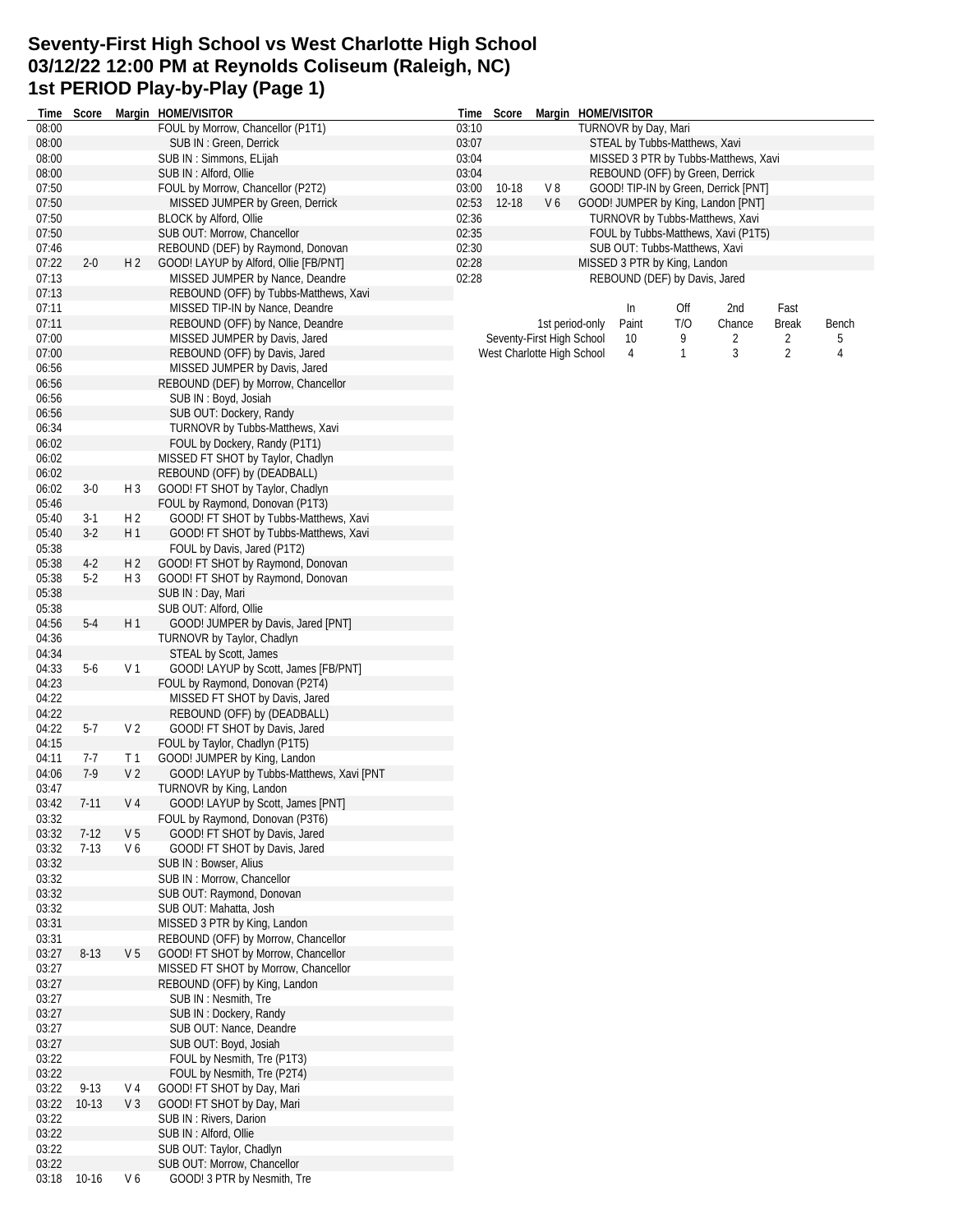# **Seventy-First High School vs West Charlotte High School 03/12/22 12:00 PM at Reynolds Coliseum (Raleigh, NC) 2nd PERIOD Play-by-Play (Page 1)**

| Time           | Score              |                       | Margin HOME/VISITOR                                            | Time           | Score          |                 | Margin HOME/VISITOR                    |
|----------------|--------------------|-----------------------|----------------------------------------------------------------|----------------|----------------|-----------------|----------------------------------------|
| 08:00          |                    |                       | SUB IN: Bowser, Alius                                          | 03:55          |                |                 | REBOUND (OFF) by Green, Derrick        |
| 08:00          |                    |                       | SUB IN : Alford, Ollie                                         | 03:52          | 20-30          | V <sub>10</sub> | GOOD! TIP-IN by Green, Derrick [PNT]   |
| 08:00          |                    |                       | SUB IN: Day, Mari                                              | 03:46          |                |                 | FOUL by Nance, Deandre (P1T7)          |
| 08:00          |                    |                       | SUB OUT: Morrow, Chancellor                                    | 03:46          |                |                 | MISSED FT SHOT by Alford, Ollie        |
| 08:00          |                    |                       | SUB OUT: Taylor, Chadlyn                                       | 03:46          |                |                 | REBOUND (OFF) by (DEADBALL)            |
| 08:00          |                    |                       | SUB OUT: Raymond, Donovan                                      | 03:46          |                |                 | MISSED FT SHOT by Alford, Ollie        |
| 08:00          |                    |                       | SUB OUT: Mahatta, Josh                                         | 03:46          |                |                 | REBOUND (DEF) by Nance, Deandre        |
| 07:56          |                    |                       | MISSED 3 PTR by Bowser, Alius                                  | 03:46          |                |                 | SUB IN: Scott, James                   |
| 07:46          |                    |                       | <b>SUB IN:33</b>                                               | 03:46          |                |                 | SUB OUT: Green, Derrick                |
| 07:45          |                    |                       | REBOUND (DEF) by Green, Derrick                                | 03:46          |                |                 | SUB IN: Raymond, Donovan               |
| 07:34          |                    |                       | SUB IN: Nesmith, Tre                                           | 03:46          |                |                 | SUB OUT: Mahatta, Josh                 |
| 07:34          |                    |                       | SUB IN: Robinson, Waylon                                       | 03:30          |                |                 | MISSED LAYUP by Tubbs-Matthews, Xavi   |
| 07:34          |                    |                       | SUB OUT: Nance, Deandre                                        | 03:30          |                |                 | REBOUND (OFF) by Robinson, Waylon      |
| 07:34          |                    |                       | SUB OUT: Scott, James                                          | 03:23          |                |                 | TIMEOUT 30sec                          |
| 07:34          |                    |                       | SUB IN: Mahatta, Josh                                          | 03:20          |                |                 | MISSED JUMPER by Tubbs-Matthews, Xavi  |
| 07:34          |                    |                       | <b>SUB OUT: 33</b>                                             | 03:20          |                |                 | REBOUND (DEF) by Raymond, Donovan      |
|                |                    |                       |                                                                | 03:11          |                |                 | MISSED LAYUP by King, Landon           |
|                |                    |                       | Tie up - possession West Charlotte High Schoo                  |                |                |                 |                                        |
| 07:33          | 12-20              | V8                    | GOOD! LAYUP by Tubbs-Matthews, Xavi [PNT                       | 03:11          |                |                 | REBOUND (DEF) by Scott, James          |
| 07:27          |                    |                       | MISSED 3 PTR by Bowser, Alius                                  | 03:02          |                |                 | MISSED LAYUP by Nance, Deandre         |
| 07:27          |                    |                       | REBOUND (OFF) by Mahatta, Josh                                 | 03:02          |                |                 | REBOUND (OFF) by Scott, James          |
| 07:22          |                    |                       | MISSED TIP-IN by Mahatta, Josh                                 | 02:59          | $20 - 32$      | V <sub>12</sub> | GOOD! DUNK by Scott, James [PNT]       |
| 07:22          |                    |                       | REBOUND (DEF) by Dockery, Randy                                | 02:48          |                |                 | SUB IN: Robinson, Waylon               |
| 07:15          |                    |                       | FOUL by Mahatta, Josh (P1T7)                                   | 02:48          |                |                 | SUB OUT: Davis, Jared                  |
| 07:15          | $12 - 21$          | V <sub>9</sub>        | GOOD! FT SHOT by Tubbs-Matthews, Xavi                          | 02:38          | 22-32          | V <sub>10</sub> | GOOD! LAYUP by Alford, Ollie [PNT]     |
| 07:15          | $12 - 22$          | V <sub>10</sub>       | GOOD! FT SHOT by Tubbs-Matthews, Xavi                          | 02:37          |                |                 | FOUL by Scott, James (P2T8)            |
| 07:15          |                    |                       | SUB IN: Morrow, Chancellor                                     | 02:37          |                |                 | MISSED FT SHOT by Alford, Ollie        |
| 07:15          |                    |                       | SUB IN: Taylor, Chadlyn                                        | 02:37          |                |                 | REBOUND (DEF) by Tubbs-Matthews, Xavi  |
| 07:15          |                    |                       | SUB OUT: Bowser, Alius                                         | 02:37          |                |                 | SUB IN: Davis, Jared                   |
| 07:15          |                    |                       | SUB OUT: King, Landon                                          | 02:37          |                |                 | SUB OUT: Scott, James                  |
| 07:09          | $14-22$            | V8                    | GOOD! LAYUP by Mahatta, Josh [PNT]                             | 02:32          |                |                 | MISSED JUMPER by Tubbs-Matthews, Xavi  |
| 07:06          |                    |                       | SUB IN: Askew, Johnny                                          | 02:32          |                |                 | BLOCK by Raymond, Donovan              |
| 07:06          |                    |                       | SUB OUT: Nesmith, Tre                                          | 02:30          |                |                 | REBOUND (DEF) by Alford, Ollie         |
| 06:59          |                    |                       | TURNOVR by Dockery, Randy                                      | 02:27          | 24-32          | V8              | GOOD! DUNK by Mahatta, Josh [FB/PNT]   |
| 06:58          |                    |                       | STEAL by Day, Mari                                             | 02:27          |                |                 | ASSIST by Alford, Ollie                |
| 06:54          | $16 - 22$          | V6                    | GOOD! LAYUP by Morrow, Chancellor [FB/PNT]                     | 02:24          |                |                 | FOUL by Nesmith, Tre (P3T9)            |
| 06:54          |                    |                       | ASSIST by Mahatta, Josh                                        | 02:24          |                |                 | MISSED FT SHOT by Mahatta, Josh        |
| 06:39          | 16-24              | V8                    | GOOD! LAYUP by Dockery, Randy [PNT]                            | 02:24          |                |                 | REBOUND (DEF) by Green, Derrick        |
| 06:30          |                    |                       | MISSED LAYUP by Day, Mari                                      | 02:24          |                |                 | SUB IN: Dockery, Randy                 |
| 06:30          |                    |                       |                                                                |                |                |                 |                                        |
|                |                    |                       | REBOUND (DEF) by Robinson, Waylon                              | 02:24          |                |                 | SUB IN: Green, Derrick                 |
| 06:19          | $16 - 26$          | V <sub>10</sub>       | GOOD! LAYUP by Davis, Jared [PNT]                              | 02:24          |                |                 | SUB OUT: Robinson, Waylon              |
| 06:19          |                    |                       | ASSIST by Tubbs-Matthews, Xavi                                 | 02:24          |                |                 | SUB OUT: Nesmith, Tre                  |
| 06:15          |                    |                       | FOUL by Scott, James (P1T6)                                    | 02:22          |                |                 | <b>TURNOVR by Nance, Deandre</b>       |
| 06:13          |                    |                       | TIMEOUT TEAM                                                   | 02:22          |                |                 | STEAL by King, Landon                  |
| 05:59          |                    |                       | TIMEOUT media                                                  | 02:16          |                |                 | MISSED 3 PTR by Mahatta, Josh          |
| 05:45          |                    |                       | TURNOVR by Mahatta, Josh                                       | 02:16          |                |                 | REBOUND (DEF) by Tubbs-Matthews, Xavi  |
| 05:44          |                    |                       | STEAL by Tubbs-Matthews, Xavi                                  |                |                |                 |                                        |
| 05:41          |                    |                       | TURNOVR by Tubbs-Matthews, Xavi                                | 01:44          |                |                 | TURNOVR by Davis, Jared                |
| 05:40          |                    |                       | STEAL by Taylor, Chadlyn                                       | 01:44          |                |                 | FOUL TECHNCL by Alford, Ollie          |
| 05:32          |                    |                       | MISSED 3 PTR by Taylor, Chadlyn                                | 01:44          |                |                 | FOUL by Alford, Ollie (P1T8)           |
| 05:32          |                    |                       | REBOUND (DEF) by Green, Derrick                                | 01:44          |                |                 | FOUL TECHNCL by Davis, Jared           |
| 05:23          |                    |                       | SUB IN: Green, Derrick                                         | 01:44          |                |                 | FOUL by Davis, Jared (P2T10)           |
| 05:23          |                    |                       | SUB IN : Nesmith, Tre                                          | 01:44          |                |                 | FOUL by Scott, James (P3T11)           |
| 05:23          |                    |                       | SUB IN : Nance, Deandre                                        | 01:44          |                |                 | MISSED FT SHOT by King, Landon         |
| 05:23          |                    |                       | SUB OUT: Askew, Johnny                                         | 01:44          |                |                 | REBOUND (OFF) by (DEADBALL)            |
| 05:23          |                    |                       | SUB OUT: Dockery, Randy                                        | 01:44          | 25-32          | V 7             | GOOD! FT SHOT by King, Landon          |
| 05:23          |                    |                       | SUB OUT: Robinson, Waylon                                      | 01:44          | 25-33          | $V_8$           | GOOD! FT SHOT by Tubbs-Matthews, Xavi  |
| 05:23          |                    |                       | SUB IN: King, Landon                                           | 01:44          |                |                 | MISSED FT SHOT by Tubbs-Matthews, Xavi |
| 05:23          |                    |                       | SUB OUT: Day, Mari                                             | 01:44          |                |                 | REBOUND (OFF) by (DEADBALL)            |
|                |                    |                       | Tie up - possession West Charlotte High Schoo                  | 01:30          |                |                 | MISSED 3 PTR by Tubbs-Matthews, Xavi   |
| 04:53          | 18-26              | V8                    | GOOD! LAYUP by Morrow, Chancellor [PNT]                        | 01:30          |                |                 | REBOUND (OFF) by Davis, Jared          |
| 04:53          |                    |                       | ASSIST by Taylor, Chadlyn                                      | 01:26          |                |                 | FOUL by Alford, Ollie (P2T9)           |
| 04:41          |                    |                       | MISSED 3 PTR by Nesmith, Tre                                   | 01:26          | 25-34          | V <sub>9</sub>  | GOOD! FT SHOT by Davis, Jared          |
| 04:41          |                    |                       | REBOUND (OFF) by Nance, Deandre                                | 01:26          | 25-35          | V <sub>10</sub> | GOOD! FT SHOT by Davis, Jared          |
| 04:34          |                    |                       | MISSED JUMPER by Green, Derrick                                | 01:26          |                |                 | SUB IN: Day, Mari                      |
|                |                    |                       |                                                                |                |                |                 | SUB OUT: Alford, Ollie                 |
| 04:34<br>04:32 |                    |                       | BLOCK by Morrow, Chancellor<br>REBOUND (OFF) by Green, Derrick | 01:26<br>01:14 |                |                 |                                        |
|                |                    |                       |                                                                |                |                | V <sub>9</sub>  | FOUL by Nance, Deandre (P2T12)         |
| 04:30<br>04:17 | 18-28<br>$20 - 28$ | V <sub>10</sub><br>V8 | GOOD! TIP-IN by Green, Derrick [PNT]                           | 01:14<br>01:14 | 26-35<br>27-35 | $V_8$           | GOOD! FT SHOT by Taylor, Chadlyn       |
|                |                    |                       | GOOD! LAYUP by Mahatta, Josh [PNT]                             |                |                |                 | GOOD! FT SHOT by Taylor, Chadlyn       |
| 03:55          |                    |                       | MISSED LAYUP by Tubbs-Matthews, Xavi                           | 01:14          |                |                 | SUB IN: Nesmith, Tre                   |
|                |                    |                       |                                                                | 01:14          |                |                 | SUB OUT: Nance, Deandre                |
|                |                    |                       |                                                                | 01:11          |                |                 | TURNOVR by Dockery, Randy              |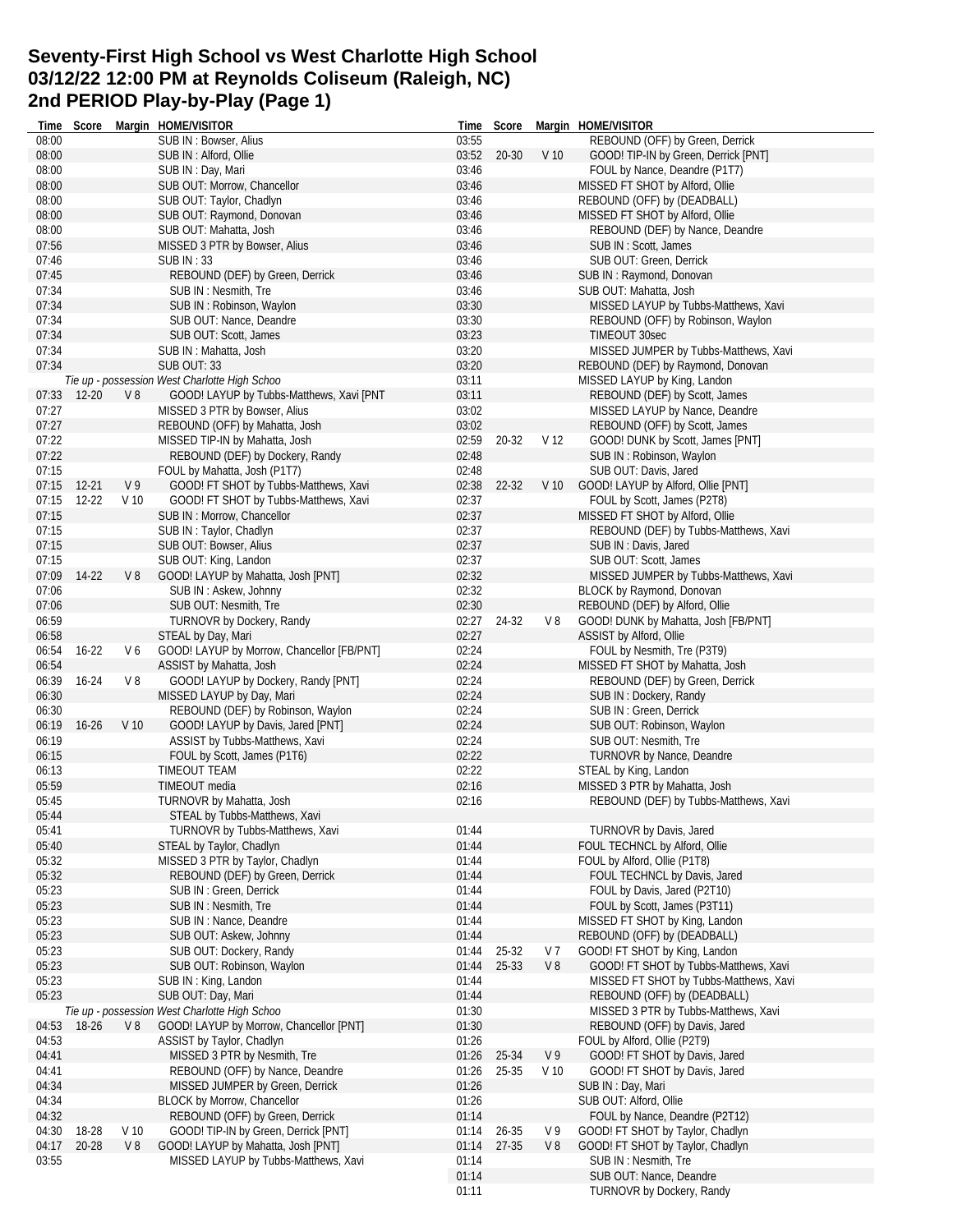## **Seventy-First High School vs West Charlotte High School 03/12/22 12:00 PM at Reynolds Coliseum (Raleigh, NC) 2nd PERIOD Play-by-Play (Page 2)**

| Time  | Score     |                | Margin HOME/VISITOR                    | Time Score Margin HOME/VISITOR |       |     |                |              |                |
|-------|-----------|----------------|----------------------------------------|--------------------------------|-------|-----|----------------|--------------|----------------|
| 01:08 |           |                | STEAL by King, Landon                  |                                |       |     |                |              |                |
| 01:00 |           |                | MISSED JUMPER by King, Landon          |                                | In    | Off | 2nd            | Fast         |                |
| 01:00 |           |                | <b>BLOCK by Davis, Jared</b>           | 2nd period-only                | Paint | T/O | Chance         | <b>Break</b> | Bench          |
| 00:57 |           |                | REBOUND (DEF) by Tubbs-Matthews, Xavi  | Seventy-First High School      | 12    | 0   | 8              | $\mathbf 0$  | 6              |
| 00:52 |           |                | <b>TURNOVR by Nesmith, Tre</b>         | West Charlotte High School     | 16    | 5   | $\overline{2}$ | 6            | $\overline{2}$ |
| 00:52 |           |                | STEAL by King, Landon                  |                                |       |     |                |              |                |
| 00:50 | 29-35     | V <sub>6</sub> | GOOD! LAYUP by King, Landon [FB/PNT]   |                                |       |     |                |              |                |
| 00:37 |           |                | MISSED JUMPER by Tubbs-Matthews, Xavi  |                                |       |     |                |              |                |
| 00:37 |           |                | REBOUND (DEF) by King, Landon          |                                |       |     |                |              |                |
| 00:31 |           |                | MISSED LAYUP by King, Landon           |                                |       |     |                |              |                |
| 00:31 |           |                | REBOUND (OFF) by Raymond, Donovan      |                                |       |     |                |              |                |
| 00:29 | 31-35     | V <sub>4</sub> | GOOD! TIP-IN by Raymond, Donovan [PNT] |                                |       |     |                |              |                |
| 00:28 |           |                | FOUL by Dockery, Randy (P2T13)         |                                |       |     |                |              |                |
| 00:28 |           |                | MISSED FT SHOT by Raymond, Donovan     |                                |       |     |                |              |                |
| 00:28 |           |                | REBOUND (DEF) by Davis, Jared          |                                |       |     |                |              |                |
| 00:19 |           |                | FOUL by Mahatta, Josh (P2T10)          |                                |       |     |                |              |                |
| 00:19 | 31-36     | V <sub>5</sub> | GOOD! FT SHOT by Nesmith, Tre          |                                |       |     |                |              |                |
| 00:19 |           |                | SUB IN: Mahatta, Josh                  |                                |       |     |                |              |                |
| 00:19 |           |                | SUB OUT: Morrow, Chancellor            |                                |       |     |                |              |                |
| 00:18 | $31 - 37$ | V <sub>6</sub> | GOOD! FT SHOT by Nesmith, Tre          |                                |       |     |                |              |                |
| 00:18 |           |                | SUB IN: Bowser, Alius                  |                                |       |     |                |              |                |
| 00:18 |           |                | SUB IN: Morrow, Chancellor             |                                |       |     |                |              |                |
| 00:18 |           |                | SUB OUT: Mahatta, Josh                 |                                |       |     |                |              |                |
| 00:18 |           |                | SUB OUT: King, Landon                  |                                |       |     |                |              |                |
| 00:09 |           |                | FOUL by Nance, Deandre (P3T14)         |                                |       |     |                |              |                |
| 00:09 | $32 - 37$ | V <sub>5</sub> | GOOD! FT SHOT by King, Landon          |                                |       |     |                |              |                |
| 00:09 | 33-37     | V <sub>4</sub> | GOOD! FT SHOT by King, Landon          |                                |       |     |                |              |                |
| 00:09 |           |                | SUB IN: Kone, Huhhamed                 |                                |       |     |                |              |                |
| 00:09 |           |                | SUB IN: King, Landon                   |                                |       |     |                |              |                |
| 00:09 |           |                | SUB OUT: Morrow, Chancellor            |                                |       |     |                |              |                |
| 00:09 |           |                | SUB OUT: Raymond, Donovan              |                                |       |     |                |              |                |
| 00:08 |           |                | FOUL by Taylor, Chadlyn (P2T11)        |                                |       |     |                |              |                |
| 00:08 | 33-38     | V <sub>5</sub> | GOOD! FT SHOT by Tubbs-Matthews, Xavi  |                                |       |     |                |              |                |
| 00:08 | 33-39     | V <sub>6</sub> | GOOD! FT SHOT by Tubbs-Matthews, Xavi  |                                |       |     |                |              |                |
| 00:08 |           |                | SUB IN: Robinson, Waylon               |                                |       |     |                |              |                |
| 00:08 |           |                | SUB OUT: Davis, Jared                  |                                |       |     |                |              |                |
| 00:08 |           |                | SUB IN: Raymond, Donovan               |                                |       |     |                |              |                |
| 00:08 |           |                | SUB IN: Morrow, Chancellor             |                                |       |     |                |              |                |
| 00:08 |           |                | SUB OUT: Bowser, Alius                 |                                |       |     |                |              |                |
| 00:08 |           |                | SUB OUT: Kone, Huhhamed                |                                |       |     |                |              |                |
| 00:03 |           |                | MISSED 3 PTR by King, Landon           |                                |       |     |                |              |                |
| 00:03 |           |                | REBOUND (OFF) by Day, Mari             |                                |       |     |                |              |                |
| 00:01 |           |                | MISSED TIP-IN by Day, Mari             |                                |       |     |                |              |                |
| 00:01 |           |                | REBOUND (DEF) by (TEAM)                |                                |       |     |                |              |                |
|       |           |                |                                        |                                |       |     |                |              |                |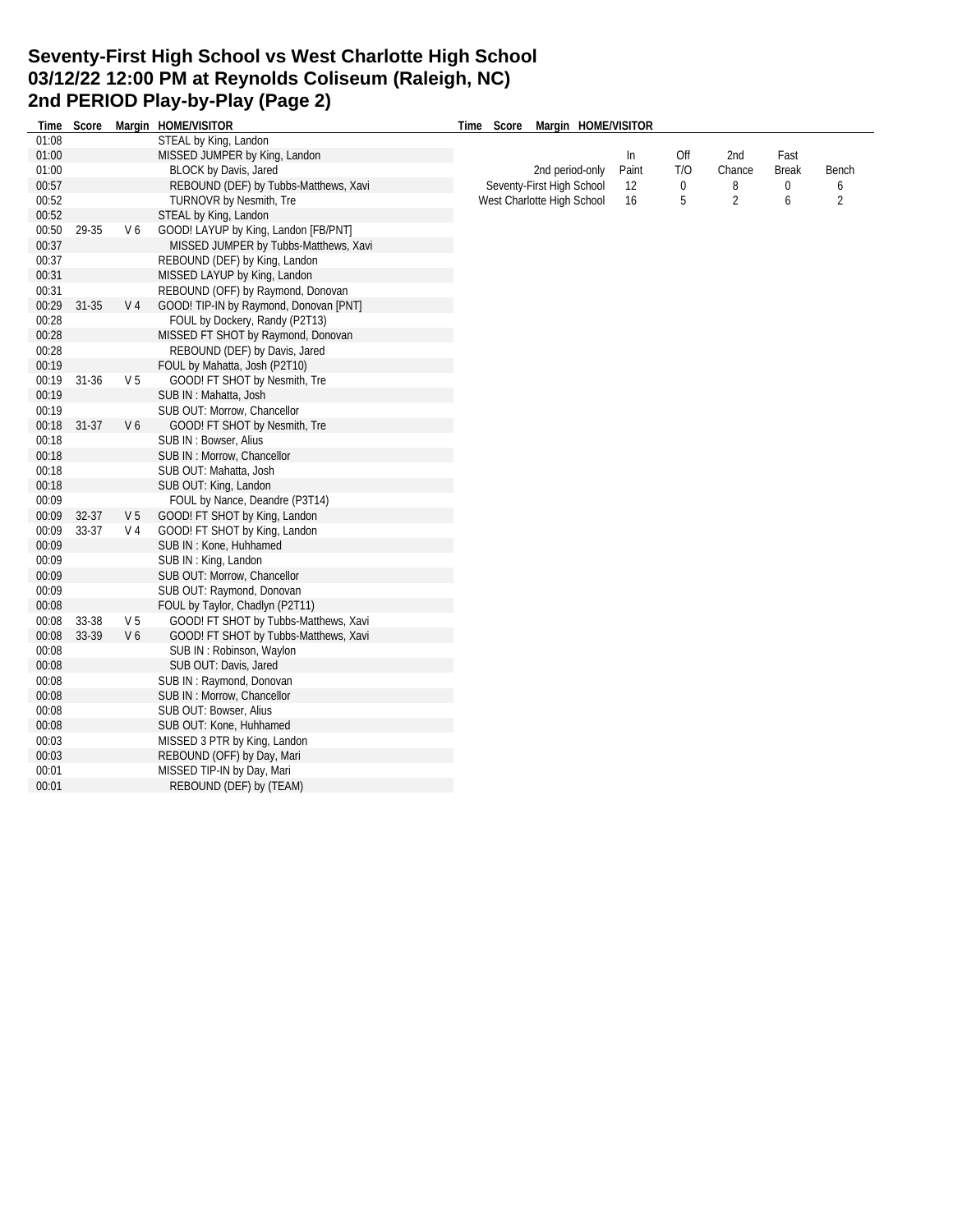# **Seventy-First High School vs West Charlotte High School 03/12/22 12:00 PM at Reynolds Coliseum (Raleigh, NC) 3rd PERIOD Play-by-Play (Page 1)**

| Time           |       |                | Score Margin HOME/VISITOR                      |       | Time Score                 | Margin HOME/VISITOR |                          |                                  |                                            |              |       |
|----------------|-------|----------------|------------------------------------------------|-------|----------------------------|---------------------|--------------------------|----------------------------------|--------------------------------------------|--------------|-------|
| 08:00          |       |                | SUB IN : Alford, Ollie                         | 03:35 |                            |                     |                          |                                  | MISSED FT SHOT by Taylor, Chadlyn          |              |       |
| 08:00          |       |                | SUB OUT: Raymond, Donovan                      | 03:35 |                            |                     |                          | REBOUND (DEF) by Davis, Jared    |                                            |              |       |
| 07:55          |       |                | FOUL by King, Landon (P1T1)                    | 03:35 |                            |                     | SUB IN: Day, Mari        |                                  |                                            |              |       |
| 07:48          |       |                | <b>TURNOVR by Nance, Deandre</b>               | 03:35 |                            |                     | SUB OUT: King, Landon    |                                  |                                            |              |       |
| 07:47          |       |                | STEAL by Mahatta, Josh                         | 03:28 |                            |                     |                          |                                  | MISSED JUMPER by Tubbs-Matthews, Xavi      |              |       |
| 07:44          | 35-39 | V 4            | GOOD! DUNK by Morrow, Chancellor [FB/PNT]      | 03:28 |                            |                     |                          |                                  | REBOUND (OFF) by Tubbs-Matthews, Xavi      |              |       |
| 07:44          |       |                | ASSIST by Mahatta, Josh                        | 03:24 |                            |                     |                          |                                  | MISSED JUMPER by Tubbs-Matthews, Xavi      |              |       |
| 07:16          | 35-41 | V6             | GOOD! LAYUP by Davis, Jared [PNT]              | 03:24 |                            |                     |                          | BLOCK by Raymond, Donovan        |                                            |              |       |
| 07:16          |       |                | ASSIST by Tubbs-Matthews, Xavi                 | 03:18 |                            |                     |                          | REBOUND (OFF) by Scott, James    |                                            |              |       |
| 06:59          | 38-41 | V <sub>3</sub> | GOOD! 3 PTR by King, Landon                    | 03:16 |                            |                     |                          | FOUL by Raymond, Donovan (P4T3)  |                                            |              |       |
| 06:59          |       |                | ASSIST by Taylor, Chadlyn                      | 03:16 | 46-46                      | T <sub>3</sub>      |                          | GOOD! FT SHOT by Scott, James    |                                            |              |       |
| 06:47          |       |                | MISSED LAYUP by Davis, Jared                   | 03:16 |                            |                     |                          |                                  | MISSED FT SHOT by Scott, James             |              |       |
| 06:47          |       |                | REBOUND (DEF) by Taylor, Chadlyn               | 03:16 |                            |                     |                          |                                  | REBOUND (DEF) by Morrow, Chancellor        |              |       |
| 06:36          | 40-41 | V 1            | GOOD! LAYUP by Taylor, Chadlyn [PNT]           | 03:16 |                            |                     | SUB IN: Mahatta, Josh    |                                  |                                            |              |       |
| 06:36          |       |                | ASSIST by Dockery, Randy                       | 03:16 |                            |                     |                          | SUB OUT: Raymond, Donovan        |                                            |              |       |
| 06:36          | 41-41 | T <sub>2</sub> | GOOD! FT SHOT by Taylor, Chadlyn               | 03:00 |                            |                     |                          | MISSED 3 PTR by Day, Mari        |                                            |              |       |
| 06:29          |       |                | MISSED JUMPER by Davis, Jared                  | 03:00 |                            |                     |                          | REBOUND (DEF) by Davis, Jared    |                                            |              |       |
| 06:29          |       |                | <b>BLOCK by Morrow, Chancellor</b>             | 02:45 |                            |                     |                          | TURNOVR by Davis, Jared          |                                            |              |       |
| 06:27          |       |                | REBOUND (OFF) by Davis, Jared                  | 02:44 |                            |                     |                          | STEAL by Morrow, Chancellor      |                                            |              |       |
|                |       |                |                                                | 02:40 | 48-46                      | H <sub>2</sub>      |                          |                                  | GOOD! LAYUP by Morrow, Chancellor [FB/PNT] |              |       |
| 06:11          | 43-41 | H 2            | GOOD! LAYUP by King, Landon [PNT]              | 02:20 | 48-48                      | T 4                 |                          |                                  | GOOD! DUNK by Scott, James [PNT]           |              |       |
| 05:58          |       |                | TURNOVR by Dockery, Randy                      | 02:20 |                            |                     |                          | ASSIST by Tubbs-Matthews, Xavi   |                                            |              |       |
| 05:42          |       |                | MISSED 3 PTR by Morrow, Chancellor             | 01:59 |                            |                     |                          | MISSED LAYUP by Taylor, Chadlyn  |                                            |              |       |
| 05:42          |       |                | REBOUND (DEF) by Davis, Jared                  | 01:59 |                            |                     |                          |                                  | REBOUND (OFF) by Morrow, Chancellor        |              |       |
| 05:34          |       |                | TURNOVR by Davis, Jared                        | 01:57 | 50-48                      | H <sub>2</sub>      |                          |                                  | GOOD! TIP-IN by Morrow, Chancellor [PNT]   |              |       |
| 05:34          |       |                | STEAL by Mahatta, Josh                         | 01:39 |                            |                     |                          |                                  | MISSED JUMPER by Tubbs-Matthews, Xavi      |              |       |
| 05:30          | 45-41 | H 4            | GOOD! LAYUP by Alford, Ollie [FB/PNT]          | 01:39 |                            |                     |                          |                                  | REBOUND (OFF) by Tubbs-Matthews, Xavi      |              |       |
| 05:30          |       |                | ASSIST by Mahatta, Josh                        | 01:34 |                            |                     |                          | FOUL by Taylor, Chadlyn (P3T4)   |                                            |              |       |
| 05:27          |       |                | FOUL by Nance, Deandre (P4T1)                  | 01:34 | 50-49                      | H 1                 |                          |                                  | GOOD! FT SHOT by Tubbs-Matthews, Xavi      |              |       |
| 05:27          |       |                | TIMEOUT media                                  | 01:34 | 50-50                      | T <sub>5</sub>      |                          |                                  | GOOD! FT SHOT by Tubbs-Matthews, Xavi      |              |       |
| 05:27          | 46-41 | H 5            | GOOD! FT SHOT by Alford, Ollie                 | 01:34 |                            |                     | SUB IN: Green, Derrick   |                                  |                                            |              |       |
| 05:27          |       |                | SUB IN: Nesmith, Tre                           | 01:34 |                            |                     | SUB OUT: Davis, Jared    |                                  |                                            |              |       |
| 05:27          |       |                | SUB OUT: Nance, Deandre                        | 01:34 |                            |                     | SUB IN : Simmons, ELijah |                                  |                                            |              |       |
| 04:58          |       |                | <b>TURNOVR by Nesmith, Tre</b>                 | 01:34 |                            |                     | SUB IN: King, Landon     |                                  |                                            |              |       |
| 04:58          |       |                | STEAL by Alford, Ollie                         | 01:34 |                            |                     | SUB OUT: Alford, Ollie   |                                  |                                            |              |       |
| 04:54          |       |                | SUB IN : Hassell, Jakol                        | 01:34 |                            |                     | SUB OUT: Mahatta, Josh   |                                  |                                            |              |       |
| 04:54          |       |                | SUB OUT: Nesmith, Tre                          | 01:25 |                            |                     |                          | MISSED 3 PTR by Simmons, ELijah  |                                            |              |       |
| 04:51          |       |                | MISSED LAYUP by Morrow, Chancellor             | 01:25 |                            |                     |                          | <b>BLOCK by Dockery, Randy</b>   |                                            |              |       |
| 04:51          |       |                | REBOUND (DEF) by Tubbs-Matthews, Xavi          | 01:25 |                            |                     |                          |                                  | REBOUND (OFF) by Simmons, ELijah           |              |       |
| 04:40          |       |                | MISSED JUMPER by Tubbs-Matthews, Xavi          | 01:22 |                            |                     |                          | TURNOVR by Taylor, Chadlyn       |                                            |              |       |
| 04:40          |       |                | REBOUND (OFF) by Dockery, Randy                | 01:07 | 50-52                      | V <sub>2</sub>      |                          |                                  | GOOD! DUNK by Scott, James [PNT]           |              |       |
| 04:37          |       |                | MISSED JUMPER by Dockery, Randy                | 01:07 |                            |                     |                          | ASSIST by Tubbs-Matthews, Xavi   |                                            |              |       |
| 04:37          |       |                | BLOCK by Taylor, Chadlyn                       | 00:52 |                            |                     |                          | FOUL by Green, Derrick (P1T3)    |                                            |              |       |
| 04:35          |       |                | REBOUND (OFF) by (TEAM)                        | 00:52 | $51-52$                    | V 1                 |                          | GOOD! FT SHOT by Taylor, Chadlyn |                                            |              |       |
| 04:27          | 46-43 | H <sub>3</sub> | GOOD! DUNK by Scott, James [PNT]               | 00:52 |                            |                     |                          |                                  | MISSED FT SHOT by Taylor, Chadlyn          |              |       |
| 04:27          |       |                | ASSIST by Hassell, Jakol                       | 00:52 |                            |                     |                          |                                  | REBOUND (DEF) by Dockery, Randy            |              |       |
| 04:25          |       |                | FOUL by King, Landon (P2T2)                    | 00:36 |                            |                     |                          |                                  | MISSED JUMPER by Tubbs-Matthews, Xavi      |              |       |
| 04:25          |       |                | MISSED FT SHOT by Scott, James                 | 00:36 |                            |                     |                          | REBOUND (DEF) by (DEADBALL)      |                                            |              |       |
| 04:25          |       |                | REBOUND (OFF) by Dockery, Randy                | 00:34 |                            |                     |                          | SUB IN: Raymond, Donovan         |                                            |              |       |
| 04:24          | 46-45 | H 1            | GOOD! TIP-IN by Dockery, Randy [PNT]           | 00:34 |                            |                     | SUB IN: Alford, Ollie    |                                  |                                            |              |       |
| 04:12          |       |                | TURNOVR by King, Landon                        | 00:34 |                            |                     | SUB OUT: Taylor, Chadlyn |                                  |                                            |              |       |
| 04:02          |       |                | SUB IN: Raymond, Donovan                       | 00:34 |                            |                     |                          | SUB OUT: Simmons, ELijah         |                                            |              |       |
| 04:02          |       |                | SUB OUT: Mahatta, Josh                         | 00:29 | 53-52                      | H1                  |                          |                                  | GOOD! JUMPER by Alford, Ollie [PNT]        |              |       |
| 03:59          |       |                | MISSED JUMPER by Tubbs-Matthews, Xavi          | 00:29 |                            |                     | ASSIST by King, Landon   |                                  |                                            |              |       |
| 03:59          |       |                | REBOUND (OFF) by Scott, James                  | 00:11 | 53-54                      | V <sub>1</sub>      |                          |                                  | GOOD! DUNK by Scott, James [PNT]           |              |       |
| 03:55          |       |                | MISSED TIP-IN by Scott, James                  | 00:11 |                            |                     |                          | ASSIST by Hassell, Jakol         |                                            |              |       |
| 03:55          |       |                | REBOUND (OFF) by Tubbs-Matthews, Xavi          |       |                            |                     |                          |                                  |                                            |              |       |
| 03:50          |       |                | MISSED JUMPER by Tubbs-Matthews, Xavi          |       |                            |                     | In                       | Off                              | 2nd                                        | Fast         |       |
| 03:50          |       |                | REBOUND (OFF) by Scott, James                  |       |                            | 3rd period-only     | Paint                    | T/O                              | Chance                                     | <b>Break</b> | Bench |
| 03:48          |       |                | MISSED TIP-IN by Scott, James                  |       | Seventy-First High School  |                     | 12                       | 2                                | 7                                          | 0            | 0     |
| 03:48          |       |                | REBOUND (OFF) by Dockery, Randy                |       | West Charlotte High School |                     | 14                       | $\overline{7}$                   | $\overline{2}$                             | 6            | 5     |
| 03:43          |       |                | MISSED JUMPER by Dockery, Randy                |       |                            |                     |                          |                                  |                                            |              |       |
| 03:43          |       |                | REBOUND (OFF) by Scott, James                  |       |                            |                     |                          |                                  |                                            |              |       |
| 03:41          |       |                | MISSED JUMPER by Scott, James                  |       |                            |                     |                          |                                  |                                            |              |       |
| 03:39          |       |                | REBOUND (DEF) by Taylor, Chadlyn               |       |                            |                     |                          |                                  |                                            |              |       |
| 03:35          |       |                | FOUL by Hassell, Jakol (P1T2)<br>TIMEOUT media |       |                            |                     |                          |                                  |                                            |              |       |
| 03:35<br>03:35 |       |                |                                                |       |                            |                     |                          |                                  |                                            |              |       |
| 03:35          |       |                | MISSED FT SHOT by Taylor, Chadlyn              |       |                            |                     |                          |                                  |                                            |              |       |
|                |       |                | REBOUND (OFF) by (DEADBALL)                    |       |                            |                     |                          |                                  |                                            |              |       |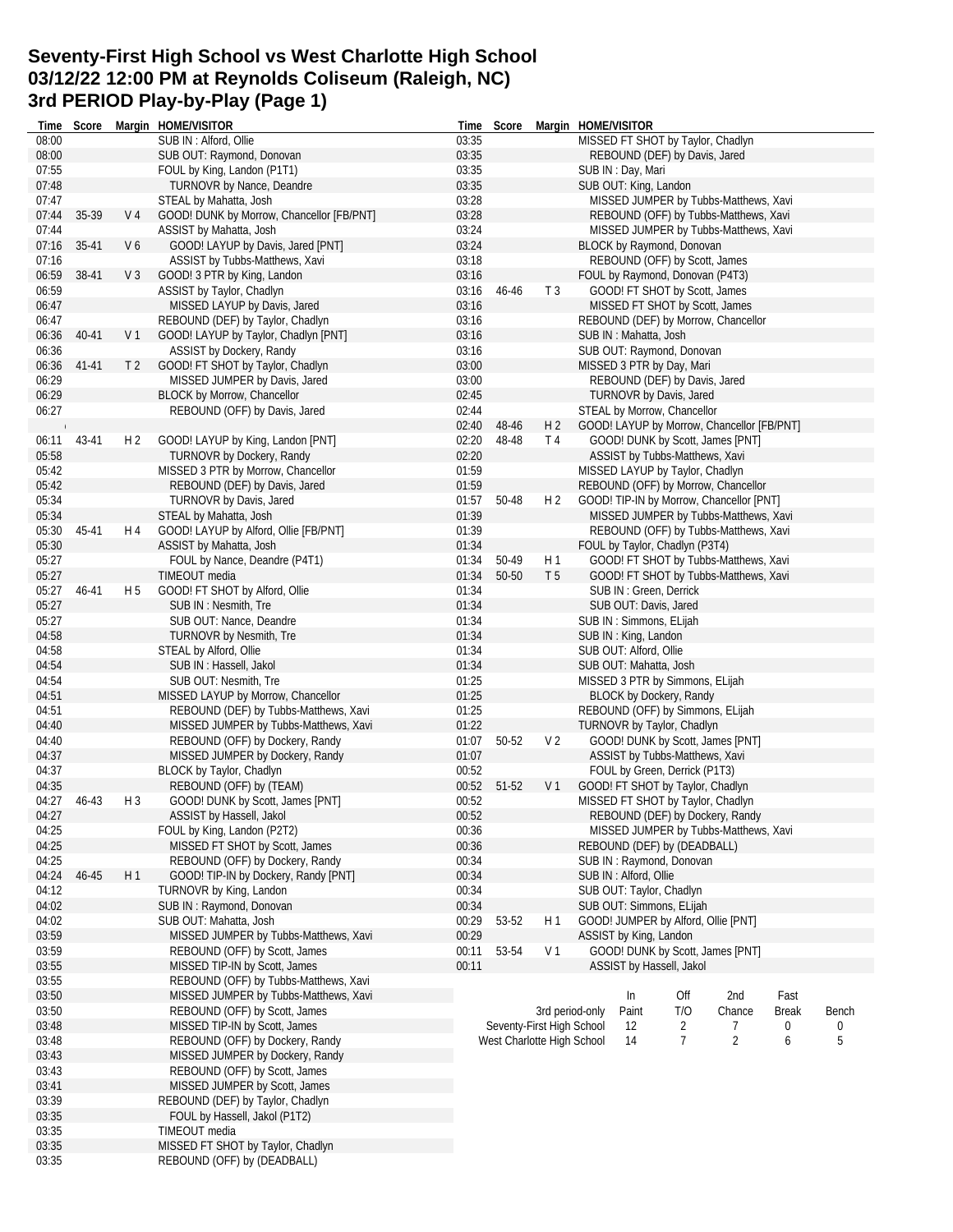# **Seventy-First High School vs West Charlotte High School 03/12/22 12:00 PM at Reynolds Coliseum (Raleigh, NC) 4th PERIOD Play-by-Play (Page 1)**

|                | Time Score  |                | Margin HOME/VISITOR                                                        |                | Time Score  |                | Margin HOME/VISITOR                                                  |
|----------------|-------------|----------------|----------------------------------------------------------------------------|----------------|-------------|----------------|----------------------------------------------------------------------|
| 08:00          |             |                | SUB IN : Hassell, Jakol                                                    | 03:41          |             |                | MISSED FT SHOT by Scott, James                                       |
| 08:00          |             |                | SUB IN: Green, Derrick                                                     | 03:41          |             |                | REBOUND (DEF) by Morrow, Chancellor                                  |
| 08:00          |             |                | SUB OUT: Nance, Deandre                                                    | 03:41          |             |                | SUB IN: Nesmith, Tre                                                 |
| 08:00          |             |                | SUB OUT: Davis, Jared                                                      | 03:41          |             |                | SUB OUT: Hassell, Jakol                                              |
| 08:00          |             |                | SUB IN: Day, Mari                                                          | 03:14          |             |                | TIMEOUT TEAM                                                         |
| 08:00          |             |                | SUB IN : Alford, Ollie                                                     | 03:08          |             |                | FOUL by Dockery, Randy (P4T8)                                        |
| 08:00          |             |                | SUB OUT: Taylor, Chadlyn                                                   | 03:08          | 69-57       | H 12           | GOOD! FT SHOT by Morrow, Chancellor                                  |
| 08:00          |             |                | SUB OUT: Mahatta, Josh                                                     | 03:08          |             |                | MISSED FT SHOT by Morrow, Chancellor                                 |
| 07:51          |             |                | TURNOVR by Day, Mari                                                       | 03:08          |             |                | REBOUND (DEF) by Davis, Jared                                        |
| 07:50          |             |                | <b>STEAL by Green, Derrick</b>                                             | 03:08          |             |                | SUB IN: Robinson, Waylon                                             |
| 07:47          |             |                | <b>TURNOVR by Green, Derrick</b>                                           | 03:08          |             |                | SUB OUT: Dockery, Randy                                              |
| 07:46          |             |                | STEAL by Alford, Ollie                                                     | 02:52          |             |                | TURNOVR by Davis, Jared                                              |
| 07:43          |             |                | MISSED JUMPER by Raymond, Donovan                                          | 02:51          |             |                | STEAL by King, Landon                                                |
| 07:43          |             |                | REBOUND (DEF) by Green, Derrick                                            | 02:44          | 71-57       | H 14           | GOOD! JUMPER by King, Landon [PNT]                                   |
| 07:38          |             |                | FOUL by Morrow, Chancellor (P3T5)                                          | 02:25          | 71-59       | H 12           | GOOD! DUNK by Scott, James [PNT]                                     |
| 07:38          |             |                | SUB IN: Kone, Huhhamed                                                     | 02:25          |             |                | ASSIST by Tubbs-Matthews, Xavi                                       |
| 07:38          |             |                | SUB OUT: Raymond, Donovan                                                  | 02:18          |             |                | FOUL by Davis, Jared (P3T9)                                          |
| 07:30          |             |                | TURNOVR by Hassell, Jakol                                                  |                | 02:18 72-59 | H 13           | GOOD! FT SHOT by Alford, Ollie                                       |
| 07:29          |             |                | STEAL by Alford, Ollie                                                     | 02:18          | 73-59       | H 14           | GOOD! FT SHOT by Alford, Ollie                                       |
| 07:25          |             |                | FOUL by Tubbs-Matthews, Xavi (P2T4)                                        | 02:10          | 73-61       | H 12           | GOOD! JUMPER by Davis, Jared [PNT]                                   |
| 07:25          | 54-54       | T6             | GOOD! FT SHOT by Alford, Ollie                                             | 02:10          |             |                | ASSIST by Nesmith, Tre                                               |
| 07:25          | 55-54       | H 1            | GOOD! FT SHOT by Alford, Ollie                                             | 02:07          |             |                | TIMEOUT TEAM                                                         |
| 07:25          |             |                | SUB IN: Taylor, Chadlyn                                                    | 01:54          |             |                | MISSED JUMPER by Mahatta, Josh                                       |
| 07:25          |             |                | SUB IN: Raymond, Donovan                                                   | 01:54          |             |                | REBOUND (OFF) by Alford, Ollie                                       |
| 07:25          |             |                | SUB OUT: Day, Mari                                                         | 01:49          |             |                | TIMEOUT 30sec                                                        |
| 07:25          |             |                | SUB OUT: Kone, Huhhamed                                                    | 01:46          |             |                | MISSED LAYUP by Morrow, Chancellor                                   |
| 07:08          |             |                | MISSED JUMPER by Dockery, Randy                                            | 01:46          |             |                | REBOUND (DEF) by Scott, James                                        |
| 07:08          |             |                | REBOUND (OFF) by Dockery, Randy                                            | 01:42          |             |                | FOUL by Morrow, Chancellor (P4T7)                                    |
| 07:03          |             |                | MISSED JUMPER by Dockery, Randy                                            | 01:42          | 73-62       | H 11           | GOOD! FT SHOT by Scott, James                                        |
| 07:03          |             |                | BLOCK by Morrow, Chancellor                                                | 01:42          | 73-63       | H 10           | GOOD! FT SHOT by Scott, James                                        |
| 07:00          |             |                | REBOUND (DEF) by Morrow, Chancellor                                        | 01:34          |             |                | FOUL by Davis, Jared (P4T10)                                         |
| 06:58          | 57-54       | $H_3$          | GOOD! LAYUP by Alford, Ollie [FB/PNT]                                      | 01:34          |             |                | MISSED FT SHOT by Morrow, Chancellor                                 |
| 06:58          |             |                | ASSIST by Morrow, Chancellor                                               | 01:34          |             |                | REBOUND (OFF) by (DEADBALL)                                          |
| 06:52          |             |                | SUB IN: Mahatta, Josh                                                      | 01:34          |             |                | MISSED FT SHOT by Morrow, Chancellor                                 |
| 06:52          |             |                | SUB OUT: Raymond, Donovan                                                  | 01:34          |             |                | REBOUND (DEF) by Scott, James                                        |
|                |             |                |                                                                            | 01:27          |             |                | MISSED JUMPER by Tubbs-Matthews, Xavi                                |
| 06:32          |             |                | MISSED JUMPER by Tubbs-Matthews, Xavi                                      | 01:27          |             |                | BLOCK by Morrow, Chancellor                                          |
| 06:32          |             |                | REBOUND (DEF) by King, Landon                                              | 01:25          |             |                | REBOUND (OFF) by (TEAM)                                              |
| 06:01          | 59-54       | H <sub>5</sub> | GOOD! JUMPER by Alford, Ollie                                              | 01:17          |             |                | MISSED 3 PTR by Robinson, Waylon                                     |
| 05:45          |             |                | TURNOVR by Nance, Deandre                                                  | 01:17          |             |                | REBOUND (OFF) by Davis, Jared                                        |
| 05:45          |             |                | FOUL by Nance, Deandre (P5T5)                                              | 01:13          |             |                | MISSED JUMPER by Davis, Jared                                        |
| 05:45          |             |                | SUB IN : Nance, Deandre                                                    | 01:13          |             |                | REBOUND (OFF) by Scott, James                                        |
| 05:45          |             |                | SUB OUT: Green, Derrick                                                    | 01:10          |             |                | FOUL by King, Landon (P3T8)                                          |
| 05:42          |             |                | SUB IN: Davis, Jared                                                       | 01:10          |             |                | MISSED FT SHOT by Scott, James                                       |
| 05:42          |             |                | SUB OUT: Nance, Deandre                                                    | 01:10          |             |                | REBOUND (OFF) by (DEADBALL)                                          |
|                | 05:26 61-54 |                | H 7 GOOD! JUMPER by King, Landon [PNT]                                     |                | 01:10 73-64 | H <sub>9</sub> | GOOD! FT SHOT by Scott, James                                        |
| 05:13          | 61-56       | H <sub>5</sub> | GOOD! JUMPER by Davis, Jared [PNT]                                         |                | 01:06 75-64 |                | H 11 GOOD! LAYUP by Morrow, Chancellor [PNT]                         |
| 05:13          |             |                | <b>ASSIST by Dockery, Randy</b>                                            | 01:06          |             |                | ASSIST by King, Landon                                               |
| 04:58          |             |                | FOUL by Tubbs-Matthews, Xavi (P3T6)                                        | 00:55          | 75-67       | H <sub>8</sub> | GOOD! 3 PTR by Tubbs-Matthews, Xavi                                  |
| 04:58          | 62-56       | H 6            | GOOD! FT SHOT by King, Landon                                              | 00:50          | 77-67       | H 10           | GOOD! LAYUP by Mahatta, Josh [FB/PNT]                                |
| 04:58          | 63-56       | H 7            | GOOD! FT SHOT by King, Landon                                              | 00:50          |             |                | ASSIST by Alford, Ollie                                              |
| 04:41          |             |                | MISSED 3 PTR by Tubbs-Matthews, Xavi                                       | 00:42          |             |                | FOUL by Alford, Ollie (P3T9)                                         |
| 04:41          |             |                | BLOCK by Mahatta, Josh                                                     | 00:42          | 77-68       | H9             | GOOD! FT SHOT by Nesmith, Tre                                        |
| 04:38          |             |                | REBOUND (DEF) by Mahatta, Josh                                             | 00:42          | 77-69       | H <sub>8</sub> | GOOD! FT SHOT by Nesmith, Tre                                        |
| 04:34<br>04:34 |             |                | MISSED LAYUP by Alford, Ollie                                              | 00:36<br>00:36 | 79-69       | H 10           | GOOD! LAYUP by Alford, Ollie [PNT]<br>ASSIST by Mahatta, Josh        |
|                |             |                | REBOUND (OFF) by Morrow, Chancellor                                        |                |             |                |                                                                      |
| 04:31          | 65-56       | H 9            | GOOD! DUNK by Morrow, Chancellor [PNT]<br><b>TIMEOUT TEAM</b>              | 00:30          | 79-72       | H 7            | GOOD! 3 PTR by Tubbs-Matthews, Xavi [FB/                             |
| 04:23          |             |                |                                                                            | 00:24          |             |                | FOUL by Tubbs-Matthews, Xavi (P4T11)                                 |
| 04:09          |             |                | TURNOVR by Davis, Jared                                                    | 00:24          | 80-72       | H8             | GOOD! FT SHOT by King, Landon                                        |
| 04:07          |             |                | STEAL by Taylor, Chadlyn                                                   | 00:24          | 81-72       | H 9            | GOOD! FT SHOT by King, Landon                                        |
| 03:57          | 67-56       | H 11           | GOOD! LAYUP by King, Landon [PNT]                                          | 00:12          |             |                | TURNOVR by Tubbs-Matthews, Xavi                                      |
| 03:55<br>03:55 |             |                | FOUL by Dockery, Randy (P3T7)<br>TIMEOUT MEDIA                             | 00:07          | 83-72       |                | STEAL by King, Landon                                                |
|                |             |                |                                                                            | 00:05          |             | H 11           | GOOD! DUNK by Alford, Ollie [FB/PNT]<br>ASSIST by Morrow, Chancellor |
| 03:55          | 68-56       |                | H 12 GOOD! FT SHOT by King, Landon<br>MISSED 3 PTR by Tubbs-Matthews, Xavi | 00:05          | 00:00 83-75 | H <sub>8</sub> |                                                                      |
| 03:44<br>03:44 |             |                | REBOUND (OFF) by Scott, James                                              |                |             |                | GOOD! 3 PTR by Tubbs-Matthews, Xavi                                  |
| 03:41          |             |                | FOUL by Taylor, Chadlyn (P4T6)                                             |                |             |                |                                                                      |
| 03:41          |             |                | GOOD! FT SHOT by Scott, James                                              |                |             |                |                                                                      |
|                | 68-57       | H 11           |                                                                            |                |             |                |                                                                      |